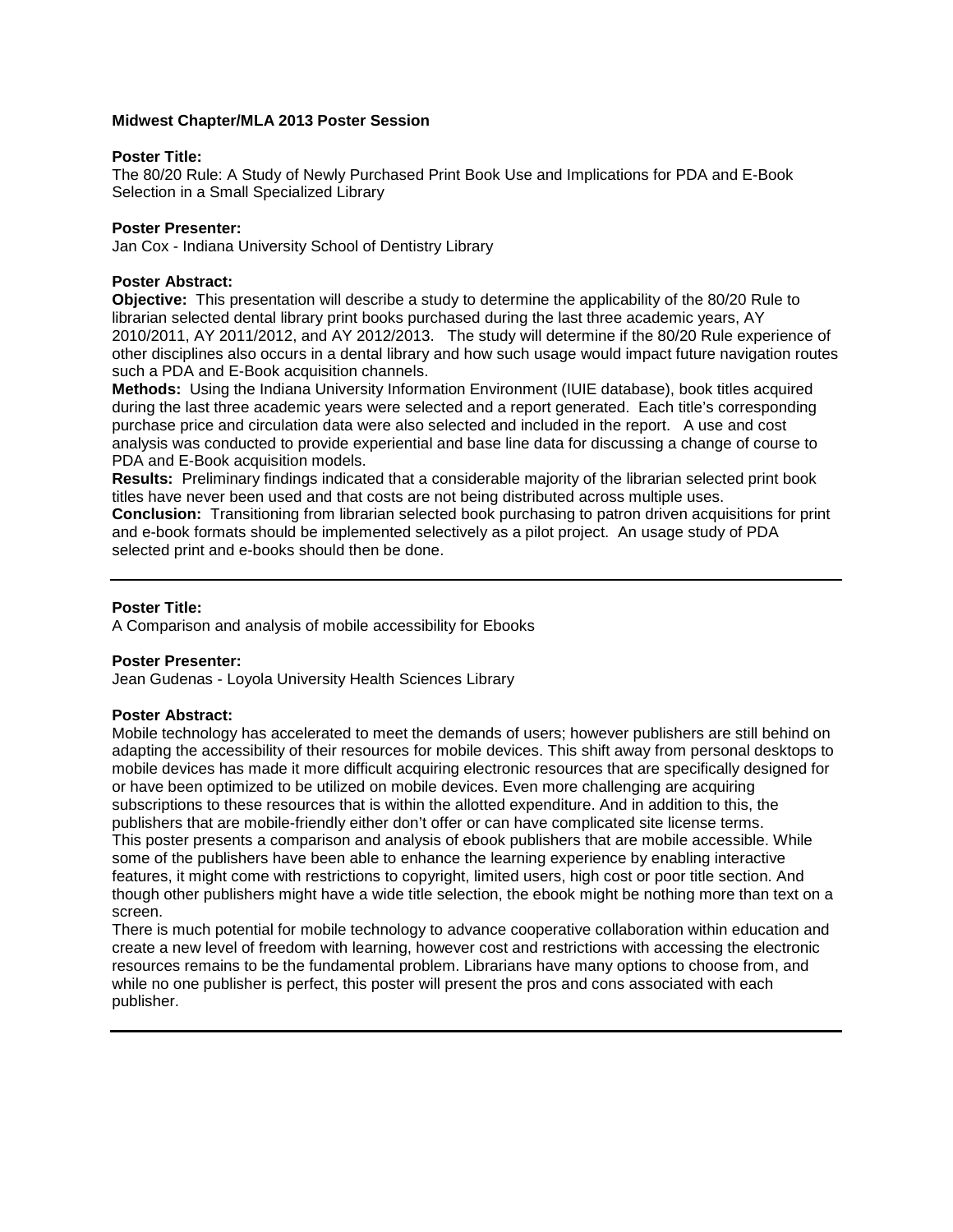Converging tributaries: Wiki's and EBP - Linking Academia and Practice

## **Poster Presenter:**

Susan Schleper – St. Cloud Hospital

#### **Poster Abstract:**

Faculty and students from a small Midwestern liberal arts university and staff from a regional hospital have collaborated for several years on Evidence-Based Practice projects. Although the benefits of this collaboration have been numerous, communication and information sharing among the various participants has been a challenge. Faculty and hospital staff developed a wiki to deal with these challenges.

As part of the wiki project, the researchers developed an instrument to measure student collaboration following the use of the wiki. All 10 students successfully completed their EBP projects either on falls or safe work environment, and completed the wiki collaboration tool. Cronbach's alpha for the wiki collaboration tool was 0.880. The researchers hoped to answer the following research questions:

- Are students able to complete an EBP project using a wiki?
- Do students perceive the wiki as helpful for enhancing collaboration on an EBP assignment?
- What is the confidence level for using wiki technology of students before and after completing the EBP project?
- What are the advantages and disadvantages to using a wiki to develop an EBP project?

## **Poster Title:**

Embedded Collaboration: The Role of the Library as an Active Support to Online Nursing Students

#### **Poster Presenter:**

Belinda Yff, MSLS, AHIP, Nathan Ragland, and Charles Brown - Sullivan University Library

## **Poster Abstract:**

**Purpose:** This poster reviews a study that involved embedding librarians into an online nursing course. The objective was to demonstrate the benefits, including: increased use of library resources; increased research proficiency by students; and increased satisfaction with library services.

**Description:** Students in the course "Transition of Baccalaureate Nursing Roles and Issues in Nursing" were the study population. During the study, all students (control and experimental) had access to the routine methods of library resources and services. Experimental group students had access to embedded librarians within the course management system (CMS).

**Methodology:** During the experimental phase, five librarians were embedded within the CMS to allow complete coverage. The librarians posted often with information and advice in the Ask-the-Librarian and other forums, as well as assisted students with questions.

Assessment was performed using identical pre- and post-assessment tests; a brief questionnaire; and instructor input about the study.

**Results:** Test results were inconclusive. The experimental group offered positive feedback. The instructor indicated benefits, including an increased awareness of the library resources and an increased willingness to contact the library staff.

**Conclusions:** This observational study provided helpful feedback on the usefulness of an embedded librarian service. If offered in the future, some areas that would need revision. A discussion with stakeholders, including librarians, the nursing dean, and e-learning faculty would be a useful step in determining the direction of such a program.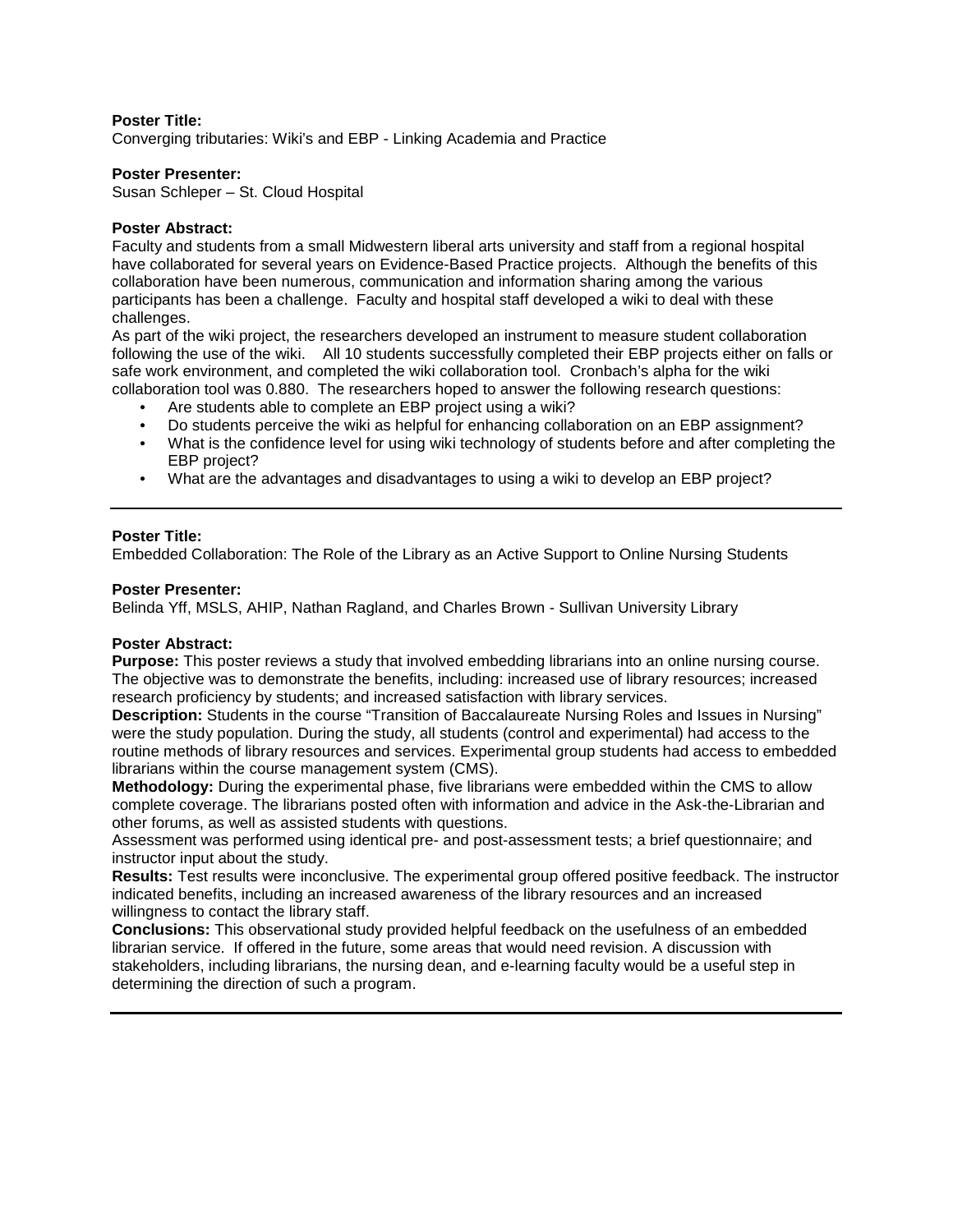Evidence Based Medicine Integration into Medicine Curriculum – Poster Presentation

#### **Poster Presenter:**

Rienne Johnson, MLIS, Heather A. McEwen, MLIS, MS; Rienne Johnson, MLIS; LuAnne M. Stockton , B.A., B.S.; Beth Layton, MLS, MBA, AHIP; Janice M. Spalding, M.D.; Lisa N. Weiss, M.D.; David M. Sperling, M.D. - Northeast Ohio Medical University

#### **Poster Abstract:**

**Objectives:** Evidence based medicine content is integrated into multiple courses within the College of Medicine curriculum. Future physicians must have the ability to find relevant information quickly and to critically assess the clinical relevance and validity of the biomedical literature. Librarians work with College of Medicine faculty to provide effective evidence based medicine lectures and assignments across the four year curriculum.

**Methods:** Evidence based medicine content is found in medical education curriculum from the M1 through the R2 year. Faculty and librarians work together to effectively integrate EBM in ways that allow students to develop as critical thinkers and life-long learners. This integration involves the communication and coordination of multiple course directors when planning learning objectives and assignments. Librarians participate in the planning of this curriculum by acting as course directors or as participants on planning committees. In partnership with the faculty they ensure the continuity of the EBM curriculum in a stepwise approach. Because they are involved from the beginning to the end, librarians also help faculty by suggesting appropriate student skill levels at different points in the curriculum. The impact of librarian involvement can be measured by student mastery of assignments, student evaluation of courses, and informal feedback from faculty.

**Results:** Librarians have increased their presence within the medicine curriculum.. Librarians now serve as course director, faculty members, consultants, or assignment evaluators in eight courses / clerkships. They not only lecture on and provide assistance for searching, evaluating, and citing the biomedical literature but they have input into the goals and grading rubrics for the EBM content of courses and have helped to assure that the students' learning of EBM throughout the curriculum occurs in a step-wise, logical manner. Faculty and librarians have collaborated in the incorporation of new evidence based medicine assignments in the curriculum. Students in the Evidence Based Medicine I & II courses positively evaluate librarian faculty members. Student assignments and exams provide assessment of the effectiveness of student learning. Faculty feedback about librarian involvement has been positive. **Conclusions:** Interprofessional collaboration of faculty and librarians can enhance student learning. Evidence based medicine is a topic that should be incorporated throughout a medical student's education and librarians are the perfect faculty to oversee this complex, longitudinal curriculum. They have a broad view of the EBM needs of students and with a working knowledge of the curriculum, they can help to incorporate these topics in to lectures, classroom activities, and assignments. Evidence based medicine involves life-long learning skills that students will utilize in their future role as clinicians.

## **Poster Title:**

Exploring the Sea of Social Media: Professional Networking and Altmetrics

## **Poster Presenter:**

Kellie Kaneshiro, AMLS, AHIP Indiana University School of Medicine

## **Poster Abstract:**

The goal was to create a personalized information management strategy involving exploration of social networking tools for scientists and librarians, build a community around professional interests, and refine and curate the information and the information flow.

This poster will explore issues and benefits of "putting it all together" and will touch upon professional networking on LinkedIn, Mendeley, and Google Scholar Citations, charting the altmetrics (altmetrics defined as: alternative ways to measure the impact of one's research or publication using social media – number of Tweets, number of downloads, number of times blogged or bookmarked etc.), and keeping up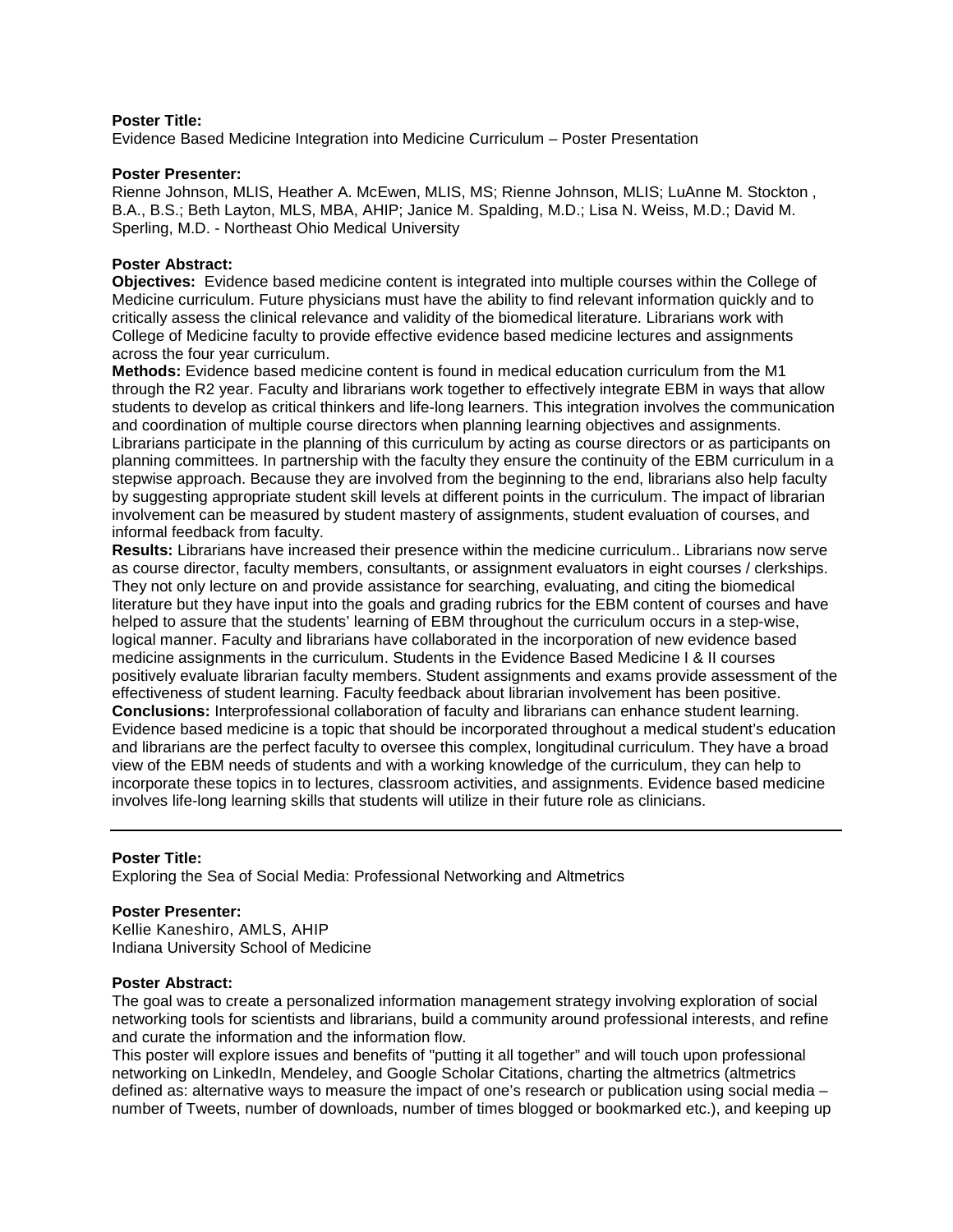using RSS feeds with Feedly and MS Outlook. Keeping track of multiple social media outlets (Twitter, Facebook) through one interface such as Hootsuite or through a personal Google Site will be explored.

## **Poster Title:**

If you build it, they will come: developing and conducting scholarly communications faculty forums.

## **Poster Presenter:**

Katherine Chew - University of Minnesota

# **Poster Abstract:**

**Objectives:** How do you inform faculty, students and administrators about the challenges facing scholarly communications? What strategies can you develop that resonate with faculty that get them engaged in learning about the issues and potentially transform them into advocates? Developing and conducting campus-wide faculty forums are an extremely effective way of getting faculty and students involved in the scholarly communications debate.

**Methods/Results:** This poster demonstrates the lessons learned and best practices in developing and conducting successful faculty forums on scholarly communications/open access topics using illustrative examples from past forums. Issues addressed: developing forum themes that strike a chord with faculty and students, pros and cons of deciding whether or not to have an outside speaker and the challenges involved, recruiting faculty speakers, deciding on venues, dates, times, marketing tips and tricks, applying for continuing education credit, the nitty-gritty of successful event planning and project management.

# **Poster Title:**

An Initial Assessment of the Availability of Career Information to Young People in Rural Illinois

# **Poster Presenter:**

Kelly O'Brien - Crawford Library of the Health Sciences

## **Poster Abstract:**

**Background:** Shortages of primary care physicians are magnified in rural communities. In 2005, there were 55 primary care physicians for every 100,000 people in rural areas, despite that there is an estimated need for 95 per 100,000.

**Methods:** Library directors from 57 public and high school libraries in the target area were called by phone and asked to respond to a 21-question survey on the provision of career information.

**Results:** 60% of respondents feel that students in rural Illinois do not have as much information available to them as students in urban Illinois.

60% of respondents feel that they do not own enough, up to date career information.

57.2% of respondents agree that they are meeting the needs of those seeking career information. 45% of respondents report that money is the primary item hindering their ability to provide access to better career information. 31.4% of respondents could not think of any Internet resources related to health careers when asked.

**Conclusions:** Most libraries surveyed cannot afford to maintain a relevant print collection on career information. They must seek to build their collection with free materials like pamphlets and catalogs from colleges and universities as well as reliable websites.

To bring in more questions, more advertisement of career resources is needed.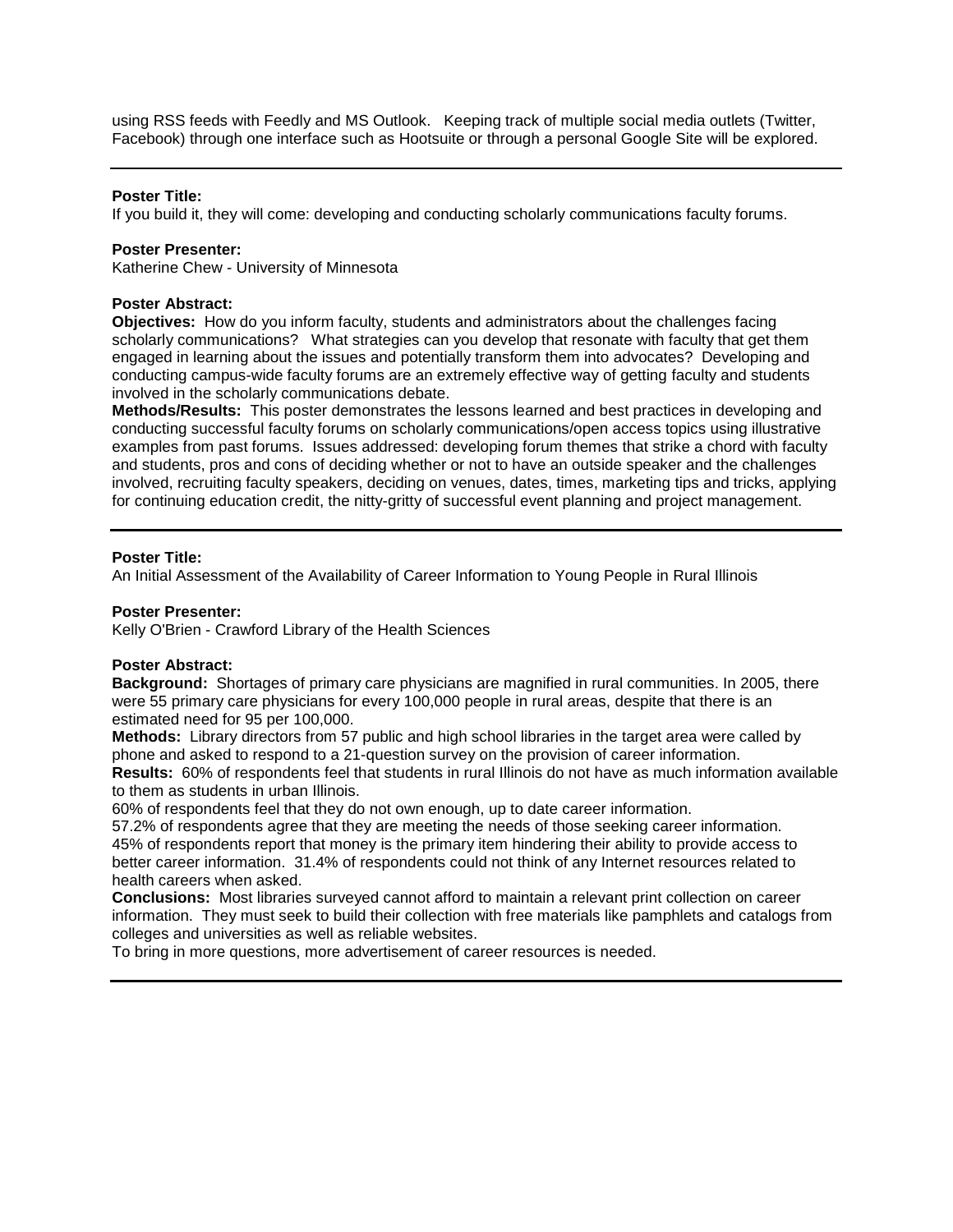Inter-Institutional Sharing of Veterinary Specialty Boards Reading Lists Using LibGuides

# **Poster Presenter:**

Jessica R. Page, AHIP – Ohio State University Heather K. Moberly, AHIP – Texas A&M University Vicki F. Croft, AHIP – Washington State University Ann Viera – University of Tennessee Laura Rey – Oklahoma State University

# **Poster Abstract:**

**Objectives:** American Veterinary Medical Association (AVMA) Recognized Specialty Veterinary Organizations (RSVOs) provide recommended reading lists to prepare candidates for qualifying examinations. Veterinary medical librarians work to keep the lists updated and accessible. We aim to highlight relevant, practical resources from the veterinary community's perspective, benchmark specialty collections, save veterinary practitioners' time, and maintain a template for veterinary libraries worldwide. **Methods:** There are twenty-one separate RSVOs, with forty distinct specialties providing broad subject coverage of veterinary medicine as a discipline; all but one provide recommended reading lists. Copies of the reading lists were obtained and are maintained in an Excel spreadsheet. Librarians worked with members of each RSVO to ensure lists are current, then developed the lists into a web template using LibGuides. LibGuides allows veterinary medicine librarians from other institutions to collaboratively curate the recommended reading lists.

**Results:** A template has been developed that includes the reading lists for all recognized veterinary specialties. Each web-based reading list guide can be adopted as a template by other libraries with a few clicks and can be used by the seventeen AVMA-accredited colleges of veterinary medicine currently using LibGuides, as well as by other US and international veterinary colleges that use a different content management system. Guide templates that board certification candidates need, different at each veterinary college, can be then be linked to library holdings with minimal effort and maximum accuracy. **Conclusions:** Ongoing work includes developing instructions and assistance for librarians who wish to use the template at their own institutions, integrating WorldCat records into the template as an alternative to local holdings, and using the reading lists as a resource for developing a basic list of veterinary books (to complement the basic veterinary serials list).

## **Poster Title:**

Is It Hypoxia or Is It Anoxia? Navigating the Aeromedical Literature

## **Poster Presenter:**

Maureen Humphrey-Shelton, AHIP, D. Garon Bailey – US Air Force School of Aerospace Medicine

## **Poster Abstract:**

Altitude hypoxia is of concern to most all facilities offering flight medicine. Medical librarians at the US Air Force School of Aerospace Medicine's Franzello Aeromedical Library are asked to perform literature searches on topics related to altitude hypoxia almost weekly. Altitude hypoxia is not a MeSH heading. We have found that when searching for altitude hypoxia that it is almost impossible to do a search using MeSH in PubMed because many articles pertaining to altitude hypoxia are actually given the MeSH heading of anoxia. We analyzed how often articles on altitude hypoxia were tagged with a MeSH heading of anoxia and other hypoxia-related subject headings. The results of our study have lead us to better understand how altitude hypoxia articles are given MeSH headings and therefore have led to better search results for the researchers at the USAF School of Aerospace Medicine and can be of value to medical librarians working in facilities with flight medicine teams.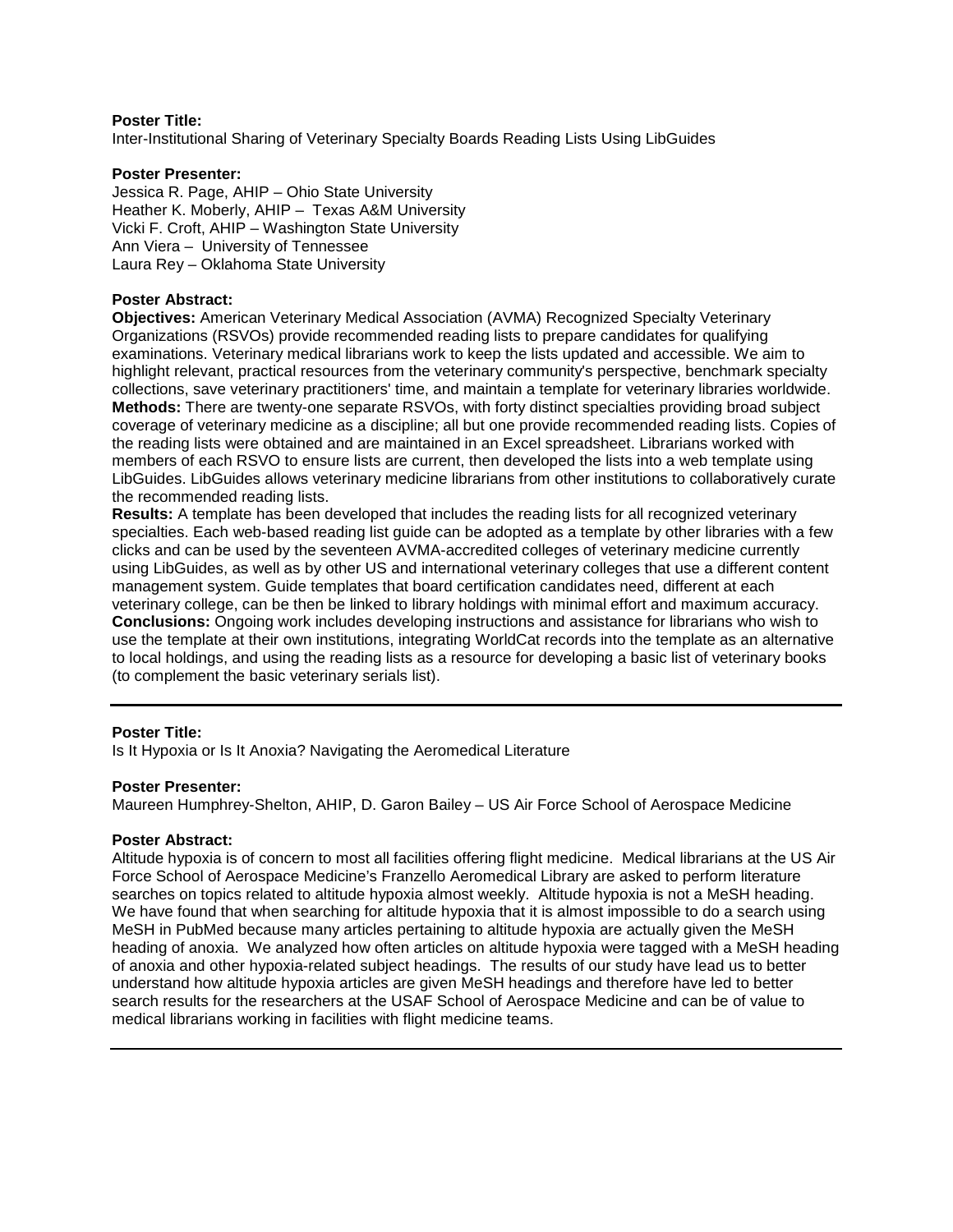The Library's Role in Community Outreach through a Health Literacy Project

## **Poster Presenter:**

Beth Robb - Presence Saint Francis Hospital

#### **Poster Abstract:**

As all hospitals today are looking to improve Patient Satisfaction, my hospital is no different. To aid our health professionals in meeting the health literacy needs of our patients, and following the *National Action Plan to Improve Health Literacy* developed by U.S. Department of Health and Human Services, the library staff began with a pilot project called the "Health Literacy Project: through the hospital's Community Outreach Committee(COC).

In 2012, the library made a proposal to the COC for library staff members to attend the hospital's Community Outreach Events and uses an Ipad2 to provide health information to community members who attended these events. The Hospital COC agreed to support the purchase of an Ipad2 and support the project along with the library. This poster will outline the process from the proposal stage to permanent sustainability.

**Methods:** The library staff developed a resources list of reputable websites to use in answering health information questions solicited from the public. Bookmarking these sites on the Ipad2 allowed the library staff to link promptly to these sites as needed "anywhere" to answer questions. A hospital table cloth and a large plastic sign inviting questions were set up at the events. The staff emailed responses to the inquires with a template email including a disclaimer and hospital signature. Sample questions will be displayed.

**Sustainability:** After a year of testing the pilot, the library proposed to the Nursing Councils that this would be an ongoing project that level II nurses could continue with the aid of the library. The goal was to train nurses to use the Ipad and the resources to answer questions at the events. Level II nurses are required to commit to community service for their advancement. This project provides the community service as well as training them about health literacy to help their patients.

**Outcomes:** The project became a permanent part of the hospitals community outreach program and level II nursing advancement process. It provides positive community visibility for the hospital.

## **Poster Title:**

Mapping the rules: conceptual and logical relationships in a system for pediatric clinical decision support

#### **Poster Presenter:**

Jere Odell, Rick Ralston, Elizabeth Whipple, Carly Zimmerman, Gilbert Liu - IUPUI University Library

## **Poster Abstract:**

The Child Health Improvement through Computer Automation (CHICA) system uses evidence-based guidelines and information collected in the clinic and stored in an electronic medical record (EMR) to inform physician and patient decision making. CHICA helps physicians to identify and select relevant screenings and also provides personalized, just-in-time information for patients. This system relies on a database of Medical Logic Modules (MLMS) written in the Arden Rules syntax. These MLMs store observations (StorObs) during the clinical encounter which trigger potential screenings and preventive health interventions for discussion with the patient or for follow up at the next visit. This poster shows how informationists worked with the CHICA team to describe the MLMs using standard vocabularies, including Medical Subject Headings (MeSH) and Logical Observation Identifiers Names and Codes (LOINC). After assigning keywords to the database of MLMs, the informationists used visualization tools to generate maps. These maps show how rules are related by logic (shared StorObs) and by concept (shared vocabulary). The CHICA team will use these maps to identify gaps in the clinical decision support database and (if needed) to develop rules which bridge related but currently isolated concepts.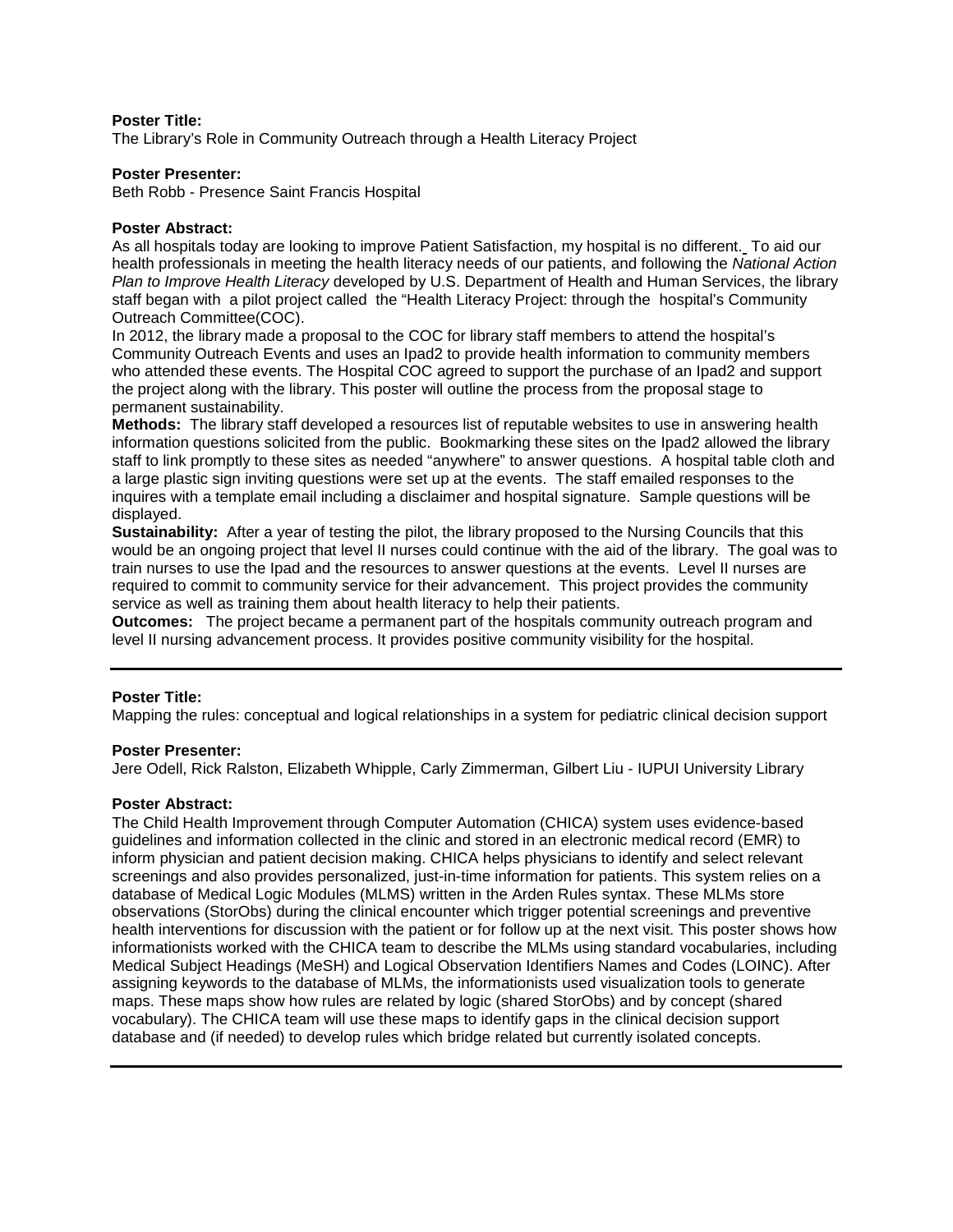Navigating RDA and using the iPad as an innovative preservation tool

## **Poster Presenter:**

Fran E. Kovach MLIS AHIP - SIUSM Library

#### **Poster Abstract:**

Sixteen books from the  $17<sup>th</sup>$  and  $18<sup>th</sup>$  centuries were discovered in special collections unprocessed and in need of further preservation measures. Our goal was to determine if **RDA** cataloging practices pertain to rare books and apply the best practices of preservation.

**Objectives:** To develop authoritative online and card catalog records using **RDA** or MARC

To apply the best practices for rare book preservation

To use an **iPAD** as an innovative preservation tool for rare books

**Methods:** Although special collections is monitored by strict relative humidity RH% (50-60%) and temperature (68-70° F) control, excessive handling is avoided for brittle books in the cataloging process. Preservation boxes were constructed from acid-free cardboard (*pH* 8.5). Using an **iPAD** camera, digital photographs of the title pages placed on a shared server allowed the books to remain in a controlled environment. These digital records were searched in Google books, archive.org, LocatorPlus, and in OCLC for authority control.

**Results:** Cataloging records were traced in LocatorPlus or OCLC. Since **RDA** was not applied in any of the records in other institutions, our records followed MARC. *Secreti medicinali*…, a handwritten copy, required original cataloging. Unique records were developed by inspecting the books for indices, verifying the page numbers, and measuring the size.

**Conclusions: RDA** was not applied to the cataloging records, as MARC was the predominant choice. Using an **iPAD** as a preservation tool permitted less handling of the books remaining in a controlled environment. Boxing with acid-free materials added further protection and preservation measures.

## **Poster Title:**

Navigating the Rapids of Citation Measurement: A Comparison of Citation Tools Web of Science and Scopus in Capturing Institutional Citation Activity

## **Poster Presenter:**

Alexandra Sarkozy, Wendy Wu and Alison Fried - Wayne State University

#### **Poster Abstract:**

In this poster, Wendy Wu, Alison Fried, and Alexandra Sarkozy will present the results of their research project analyzing the effectiveness, comprehensiveness, and reliability of Scopus and Web of Science in capturing the institutional citation activity for three Wayne State University academic departments. We will compare how well each tool captures total citations for the department, individual researchers, and the citation activity on the publications of individual researchers as compared to a gold standard of individual researcher CV's. In an era in which citation metrics is increasing important to hiring, tenure and promotion decisions, grant funding, and measuring the prestige and impact of research institutions, it is important for librarians to understand the strengths, weaknesses and challenges of citation measurement tools and the different pictures they paint of research impact.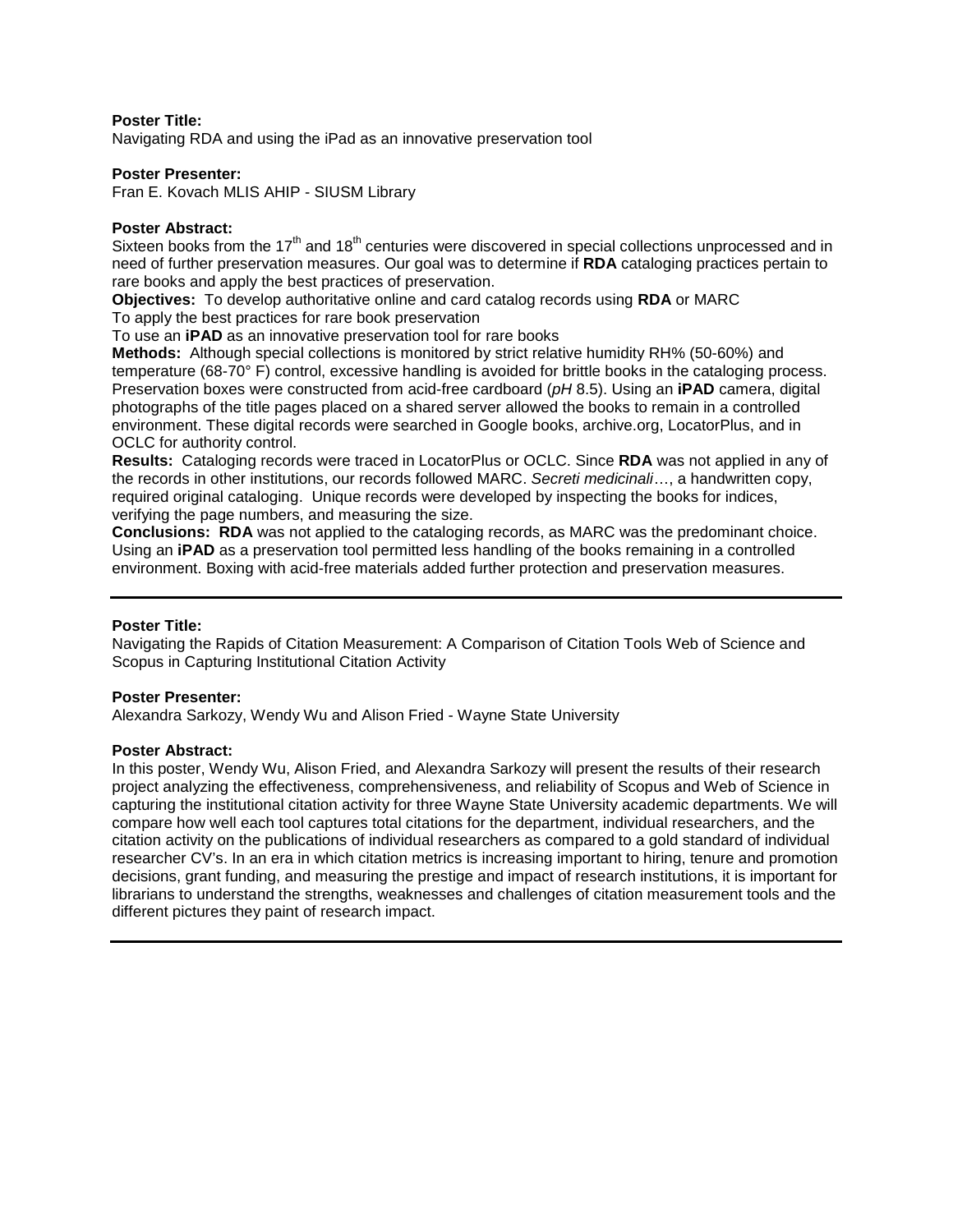One Health Trends Revealed through Veterinary School Bibliometrics

#### **Poster Presenter:**

Jessica R. Page, AHIP – Ohio State University Heather K. Moberly, AHIP - Texas A&M, Barbara Hamel – University of Wisconsin Gregory K. Youngen – Indiana State University

#### **Poster Abstract:**

**Objectives:** Veterinary medical research traditionally focuses on animal health and wellness; however, recent research at veterinary colleges goes much further. An analysis of Web of Knowledge-indexed peer-reviewed articles from researchers at twenty-eight accredited veterinary medicine colleges of in the United States indicates increasing interest in human and public health issues, interdisciplinary collaboration, and nontraditional research.

**Methods:** Web of Knowledge is the search tool for this study because of its interdisciplinary coverage and its availability to all of the researchers involved. Search strings were developed for all colleges of veterinary medicine (CVMs) and refined with input from all veterinary librarians. The revised strings were searched and analyzed. Then results were exported for subject area, source title, institution, country, year, and all citation information. Using Excel, data were compiled and standardized from all CVMs. Pivot tables identified trends. Textual analysis tools and visualizations--including word clouds, maps, and bubble charts--clarified the data through illustration.

**Results:** Data analysis identified trends in interdisciplinary work across CVMs, specialties within specific CVMs, and relationships between CVMs. Visualizations are from ManyEyes. Comparison of the publishing output of the CVMs highlights their differing needs, scopes, and focus. Veterinary schools with exceptional research output are evident, as are those with unusual programs or emphasis.

**Conclusions:** The study identifies journals outside the traditional veterinary medical literature where veterinary faculty publish, research areas outside veterinary medicine in which veterinary faculty are publishing, and institutional collaborations and overlap. Areas of research emphasis at individual institutions are highlighted. This information can assist veterinary medicine librarians in developing collections that fully support the interdisciplinary research conducted by their patrons. Furthermore, data on areas of research can help veterinary medical researchers locate collaborators across disciplines and across institutions.

## **Poster Title:**

One (Online) Site: A New Paradigm for MLA Concurrent Session Planning?

#### **Poster Presenter:**

Ramune K. Kubilius - Northwestern University Melissa L. Rethlefsen, MLS, AHIP - Mayo Clinic

## **Poster Abstract:**

**Objectives:** One objective of this poster, prepared originally for the 2013 Medical Library Association Meeting, was to assess the effectiveness and usability of an online concurrent session program planning process for the MLA 2013 meeting. Another objective was to investigate whether the time has come to transition more phases of the collaborative concurrent session planning process online for future meetings.

**Methods:** Traditionally MLA has required that Section and Special Interest (SIG) planners attend two onsite meetings that take place the year prior to the meeting being planned. An experiment grew out of necessity when planning for the 2013 international federated meeting resulted in a meeting planning timeline that did not follow the usual pattern. An alternative method was devised, implemented, and tested. Results were compiled of a survey in which all 2013 program planners were invited to participate, that gauged their satisfaction with the online session theme planning process. Comments are also included from a focus group interview that was conducted at the 2012 meeting with those planners who had earlier experience with the previous planning process, to compare their feelings about the new process with the previous process. Conclusions were drawn, based on planners' responses.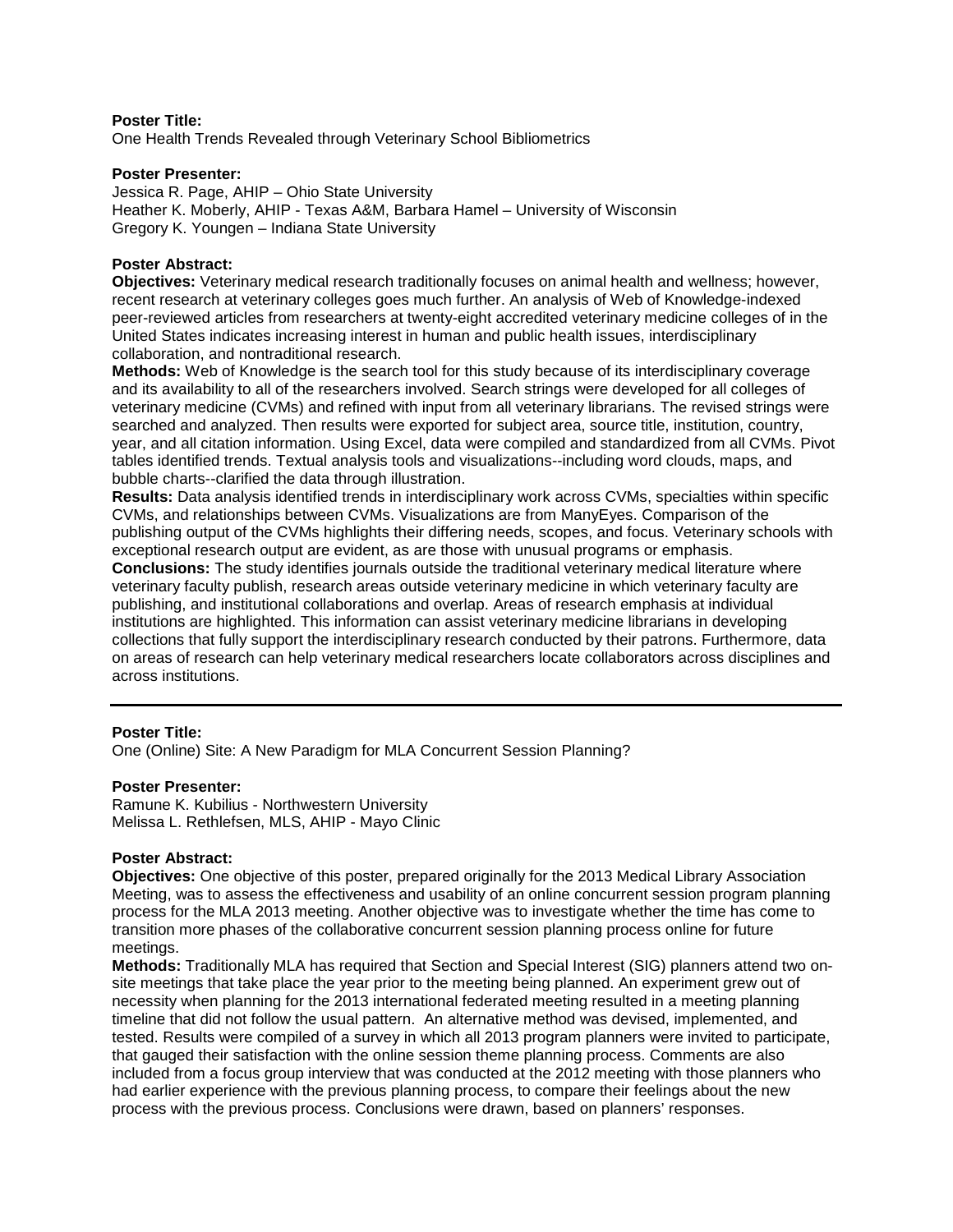Participant feedback, experience with, and lessons learned from this experiment, conducted for a national federated group meeting, may have applications and implications for planning of other meetings. This may include planning for regional MLA chapter conferences, for state health sciences library groups, or for joint, federated meetings of several chapters or groups.

#### **Poster Title:**

Over the river... But are they through the woods? Using students' classwork to improve library instruction

#### **Poster Presenter:**

Elizabeth Moreton, Jamie Conklin - Southern Illinois University Edwardsville

#### **Poster Abstract:**

A librarian's expertise in instruction may lead to the inadvertent assumption that students know all the basic concepts the librarian does. The librarian cannot personalize each instruction session to ensure every student's mastery of the knowledge, but something must be done to ensure that students comprehend the basics and can use those basics to become information literate researchers. Health sciences students have the added responsibility of conducting evidence-based practice, making those basic building blocks essential to their clinical practice. This study demonstrates the use of student assignments as evidence to reconfigure instruction sessions and assignments to better meet the learning needs of students in the course, rather than simply considering assignments to be measures of what students learned.

Sophomore nursing students attended a library session and completed a worksheet as part of a nursing course, yet despite having guidance from the librarian, the students performed poorly. After anonymizing the assignments, the librarians constructed a tally sheet of all possible errors in the assignment and calculated the types of errors each student made. Upon analyzing the error patterns, librarians discovered not only the expected trouble with certain concepts, but they also discovered flaws with the instruction and with the assignment itself. This poster will illustrate and interpret the trends in student performance and provide solutions for instruction and assessment that librarians can utilize in their classrooms.

#### **Poster Title:**

Participating in a Fellowship Program Curriculum

#### **Poster Presenter:**

Edith Starbuck, MLS - University of Cincinnati Libraries

#### **Poster Abstract:**

In the spring of 2012, the Associate Geriatrics Fellowship and Palliative Care Fellowship Program Directors approached a University of Cincinnati Health Sciences librarian about participating in their combined Fellowship curriculum. They were interested in a series of sessions that included access and resource orientation as well as literature searching and application instruction. This first-time request was coupled with a unique situation. Both these fellowship programs opt out of the fee-based University email and library access accounts since their fellows are centered primarily at affiliated institutions. By opting out, their fellows miss the library sessions during the annual Resident and Fellow Orientation where a librarian and library IT staff assist with account login verification and provide a tour of resources and information about mobile access, wireless information, and other library tools.

This poster will highlight the challenges of addressing these unique library resource access issues and the rewards of taking an active part in a Fellowship curriculum.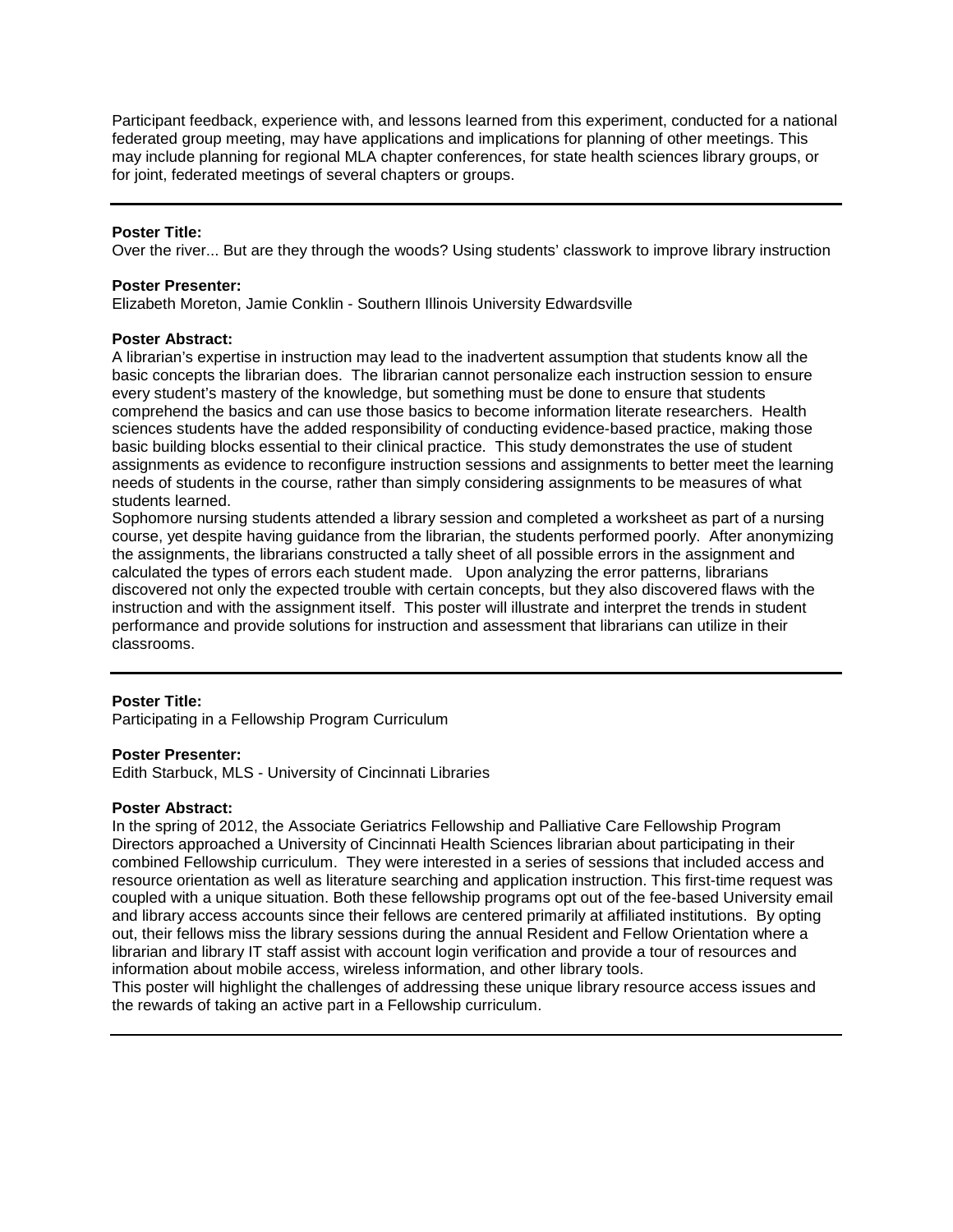"A Picture (or Graphic) is Worth a Thousand Words": The Use of Infographics in the Provision of Information

#### **Poster Presenter:**

Belinda Yff, MSLS, AHIP - Sullivan University Library

#### **Poster Abstract:**

Do you realize that the majority of your patrons may be visual learners? Do you want to communicate complex information quickly in a visually appealing way? If the answer to these questions is "yes," an infographic can be a fun and powerful web tool.

Infographics, a relatively new concept, use a combination of illustrations, colored graphics, and limited verbage to "get a point across." They are also fun to create! Information from this poster session will include:

- details about best practices
- how to decide whether an infographic is a good fit for your patrons and/or message
- easy steps to create your own infographic using readily available and free resources, and
- various ways to promote and share your creation.

So… bring out your inner designer. The sky is the limit!

#### **Poster Title:**

Row, Don't Drift. Librarian Involvement in Hospital Employee Orientation

#### **Poster Presenter:**

Pam Barnard, MSLS, Jim Bulger, MLIS, Andrew Crow, MLIS, Anita von Geldern, MLIS, Sharon Kambeitz, MLIS - Allina Health

#### **Poster Abstract:**

**Background:** Allina Health employs over 24,000 people, including physicians, nurses, nursing assistants, and various administrative personnel at over 11 hospitals and 57 clinics. Since 2006, Allina has conducted system-wide orientation for new hospital employees. Sessions are held once a week at four different sites. Library Services, as a system-wide support service, has been at the table from the start and fulfills a vital role in providing a consistent message to new employees on the services available to them.

**Description:** Patient Contact Orientation (or PCO as we have come to call it) occurs at Allina Commons (Minneapolis), Mercy Hospital (Coon Rapids), United Hospital (St. Paul), and St. Francis (Shakopee). On the second day of orientation for all new employees who will have some kind of patient contact, there is broad discussion of system-wide resources. For 45 minutes, Allina Health librarians present an overview of the Allina intranet (known as the AKN or Allina Knowledge Network), how to maximize a search for policies and for patient education handouts, an overview of the SABA Learning Management System, and a demo of Allina Library resources, highlighting full-text journals and e-books.

**Conclusion:**Participation in the PCO on a regular, ongoing basis has afforded Library Services the opportunity to tell our story to all new employees. Using a unique activity (The AKN Game) and live demos, librarians engage new employees in using the resources and our services.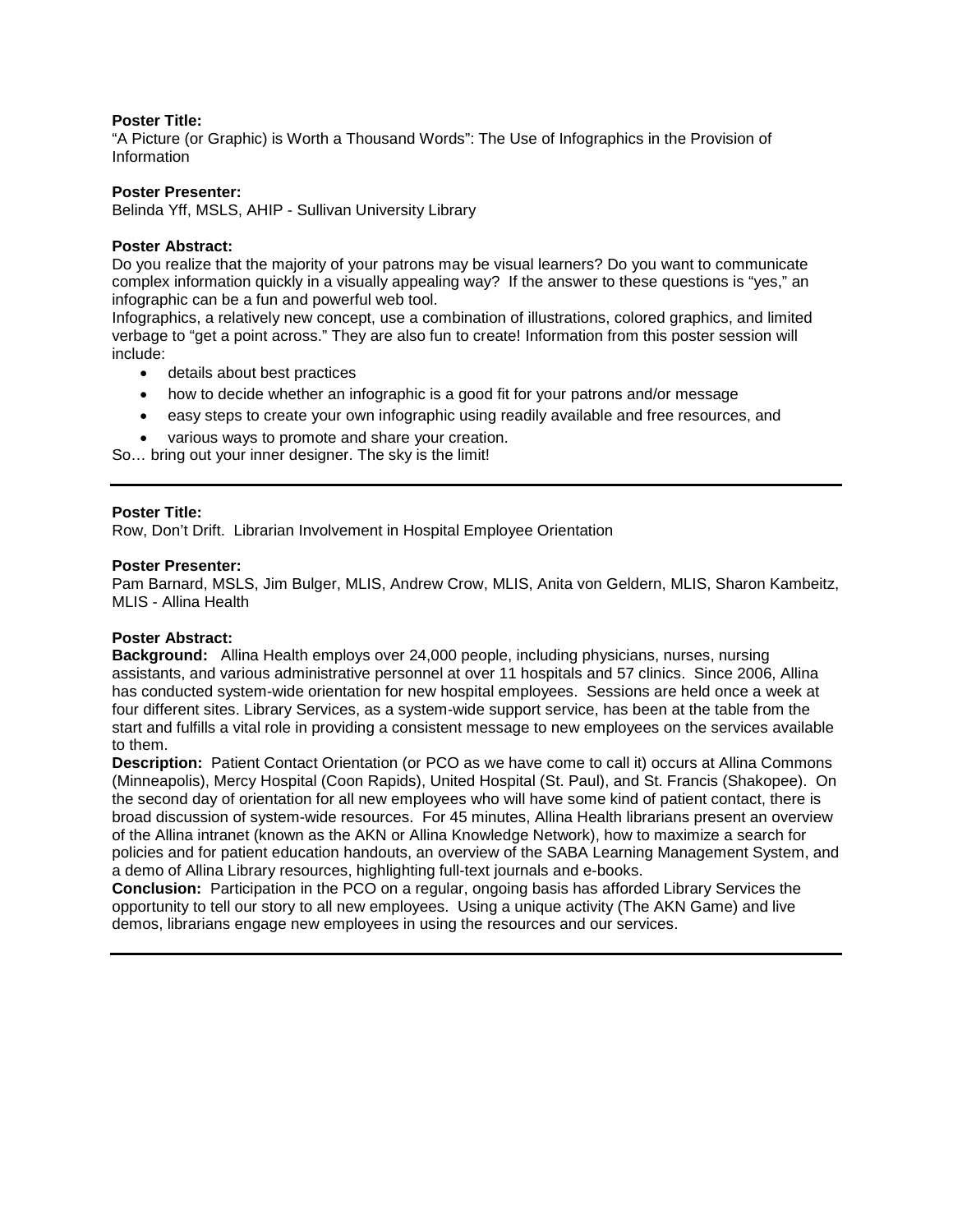Seeking out new blood (and brains!) for section membership through QR codes and zombies

#### **Poster Presenter:**

Marie T. Ascher, AHIP, Elizabeth C. Whipple, MLS, AHIP - Ruth Lilly Medical Library

#### **Poster Abstract:**

**Objectives:** Although the Medical Informatics Section (MIS) is one of the largest sections of the Medical Library Association (MLA), new ways to enhance section membership breathe life into a section. The creation of a Zombie Hunt game is a novel interactive approach to encourage people to join our section, have fun, and use some technology during the 2012 Annual Meeting.

**Methods:** The Zombie Hunt game objective is to identify the most MIS member zombies through the use of QR Codes and Google Documents. QR Codes were distributed by email to MIS members who identified themselves as attending MLA via an online survey. Along with QR Codes, instructions for the game and information on recommended QR readers were distributed. The QR code 1) randomly identifies the member as a zombie or non-zombie, and 2) points to a corresponding page which either provides information on MIS meeting activities or, if a zombie were found, provides a form onto which the hunter could record their find. The hunter who finds the most zombies wins! Additionally, the MIS Section Shuffle booth had a zombie theme and QR codes were distributed throughout the meeting. An assessment of the game's success will follow.

#### **Poster Title:**

Tackling a Large Scale H-Index Project: Calculating H-Indices Using a Team Approach

#### **Poster Presenter:**

Mary Blackwelder, Amy Donahue, Paula Handel, Karen Hanus, Rita Sieracki, Elizabeth Suelzer, Ashley VonRuden - Medical College of Wisconsin Libraries

## **Poster Abstract:**

**Background:** In early 2013, the Medical College of Wisconsin (MCW) Libraries agreed to calculate individual H-indices for 250+ MCW faculty. The H-Index, named for Jorge Hirsch, is a measurement that attempts to quantify both the productivity and the impact of a researcher through a calculation on the researcher's cited publications. It is often used to compare researchers in the same field. The Libraries' leadership developed a methodology for dividing the work of accurately calculating the MCW H-indeces among designated Libraries staff. This poster will describe the methodology for this project, and give an overview of the H-Index.

**Methods:** After a successful pilot test, a group meeting was held to train everyone involved on the process. The first step for each faculty member was to perform an author search in Science Citation Index (SCI), using defined parameters. The SCI Citation Analysis report generated from each search was saved to a shared drive. The reports were then hand-checked to verify citations and to add any additional citations found in faculty CVs. In the last step, citation data for any newly added citations were found, and the H-Index was calculated. A master spreadsheet captured the person responsible for each step, along with the calculated H-Index. The H-Index provided by SCI for each author search was also captured.

**Results:** While full results will not be available until the project's completion in June, the described methodology has been found to be very manageable. The authors have also interestingly discovered that while the calculated H-Index is often equal or close to the SCI H-Index, there are discrepancies. **Conclusions/Discussion:** This project demonstrates that a large scale H-Index calculation project is possible, given a clear workflow and appropriate staff. As the H-Index has become a popular method for measuring a researcher's impact, the authors felt it was of value to share their experience.